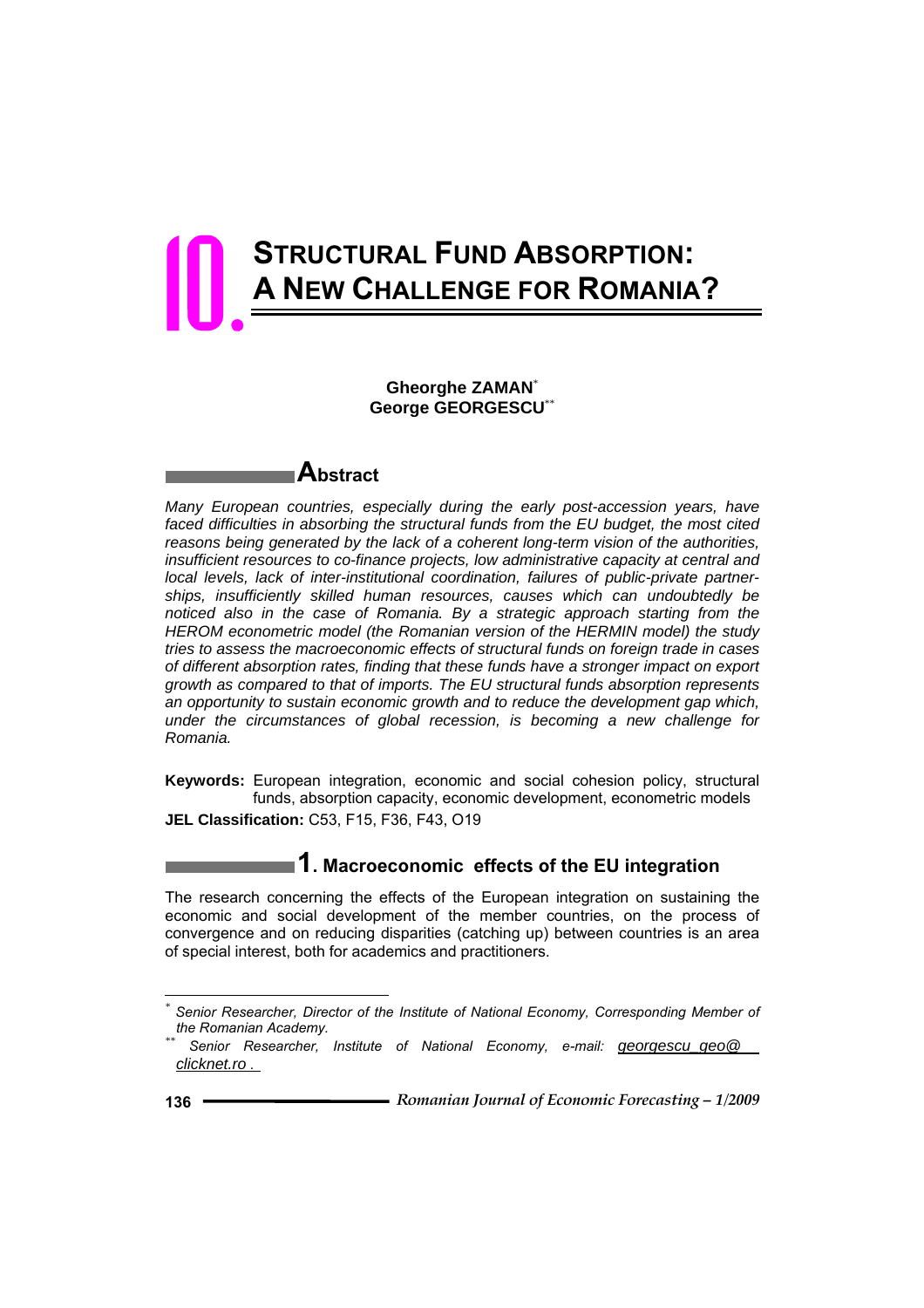Literature abounds in studies about the integration effects on the economic growth (among them Balassa, 1975 and Baldwin, 1989, 1992, 1996) and prospective estimates have become increasingly complex. For this purpose, in the beginning, general equilibrium models were used, subsequently the researches were expanded by incorporating factors of imperfect competition (Smith and Venables, 1988) and by being supplemented with retrospective analyses on economic growth performance of the member countries. By the 1990's, special attention was given to researches on the integration effects on trade and not on the income or economic growth. This theoretical and analytical priority has been influenced, in particular, by Viner's studies (1950) on the creation and divertion of trade, the intensification of trade flows between nations being most easily observable.

The development through trade was a thesis of several United Nations "decades of development" that considers foreign trade, *ipso facto*, as one of the most important factors of economic growth. Subsequently, it has been a change in terms of research on integration effects, in the sense that this process represents a way to achieve objectives such as increasing income, rise in population consumption, and improvement of the quality of life. In this new context, of integration and trade as leading factors of economic growth, measured according to appropriate outcome indicators, the WorldScan models for CEECs (Central and Eastern Europe Countries) assessed the effects of changes in tariffs, internal market and migration on consumption, GDP and terms of trade. Other effects of integration arise from the impact on member countries of the Common Agricultural Policy changes and from joining the Monetary Union. It is considered that they have a greater degree of uncertainty due to their political dimension, being more difficult to predict.

The above-mentioned models take into account the possibility of accessing the structural funds by the CEECs which are UE Member States on the basis of several scenarios, which adopt different assumptions on the rules of allocation and access to these funds. According to the estimates resulted by using these models for the period 2004-2020, the contribution of structural funds to the economic growth in CEECs would be 0.1-0.2 percentage points per year.

Lejour and Nahuis (2004) believe that the EU enlargement brings more benefits to the new Member States and only a modest improvement of welfare for the older EU Member States. This conclusion is shared by many experts. On the other hand, we cannot overlook that, in an integrated economic group of countries with different levels of economic and social development, those which are more advanced benefit to a greater extent from the integration effects as compared to the less developed ones. This latter view takes into consideration the positive effects of repatriated profits generated by the large volume of foreign direct investments in CEE countries, by the earnings in the developed countries on the account of foreign labour, which is paid less as compared to the local workers, by the opportunities for increased production in these countries as a result of the opening of new markets in the new Member States, etc.

In the work of Brown *et al*. (1997), it is estimated that the CEECs are gaining through integration 3.9-7.3 percent of welfare growth, while in the former member states the gain would be only 0.1 percent. Similar results were found by the research of Baldwin, Francois and Porter (1997), showing a gain through integration of 1.5 percent in terms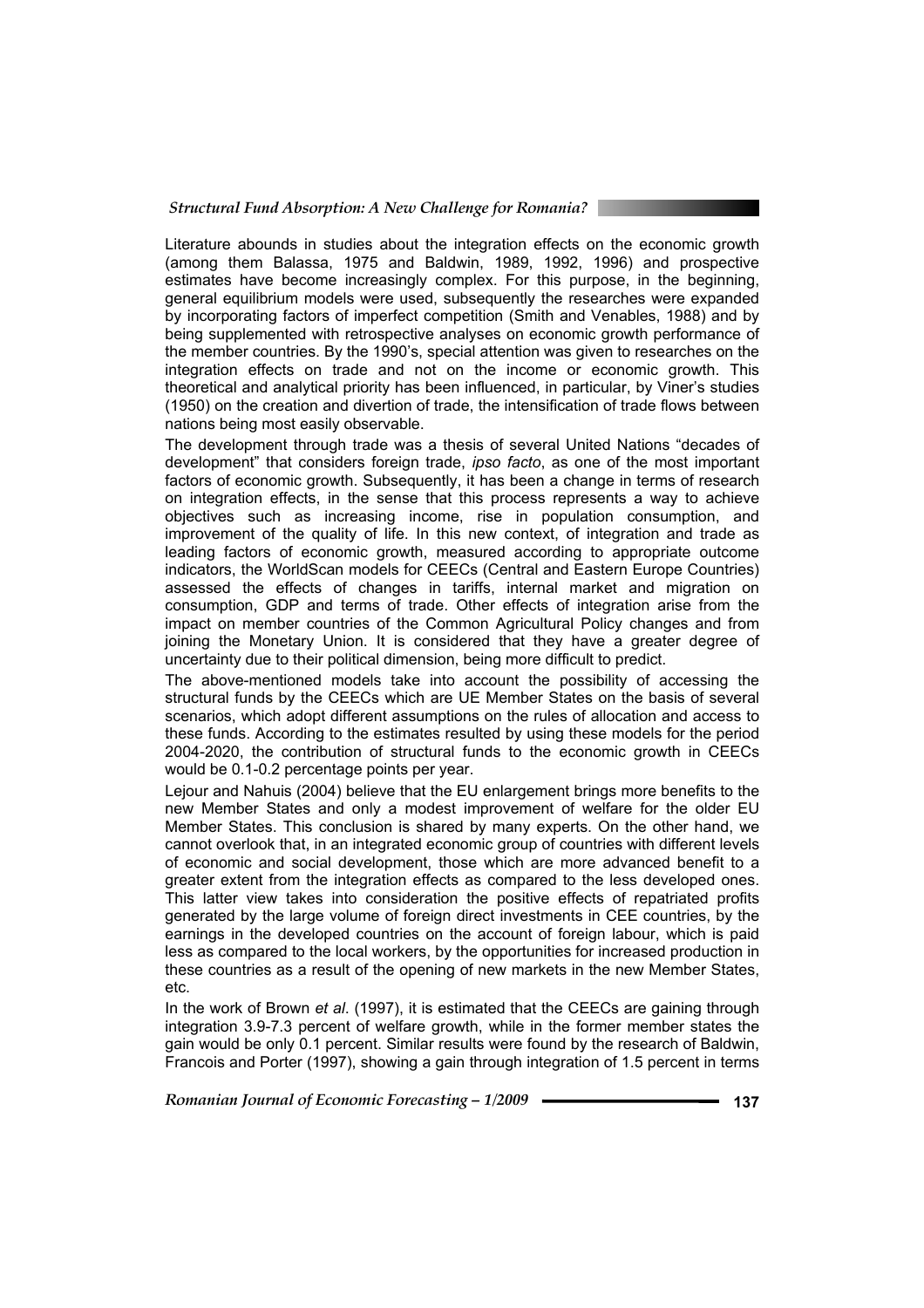#### *Institute of Economic Forecasting*

of real income for CEECs and a much more modest increase for older EU Member States. Subsequent estimates (Brussa, 2001) regarding the effects of CEECs integration into the EU have reached over 4-9 percent of GDP growth in these countries and only around 0.1 percent for other member countries. If these relative numbers would be assessed in absolute terms, this could indicate greater values (earnings) for the largest older EU members, which would lead to a change in conclusion regarding the biggest beneficiaries of the European integration.

Research undertaken by Lejour and Nahuis (2004) concerning the effects of EU enlargement upon the economies of the member countries, unlike previous studies, tries to cover a wider range of effects, as the authors find that the custom union and removing bilateral tariffs, the accession to the internal market and the free movement of labour are combining with the effects generated by the structural funds. Thus, it concludes that the GDP per capita in the new member countries will record an increase of more than 8 percent in the long run. If compared with the EU-15, the average annual growth of consumption per capita in the CEECs would be 5 percent, a relatively high pace, but which will not ensure however, in a short period of time, the closing of the gap separating them from the developed countries of the European Union.

In order to reach the average level of the EU-15 in a relatively short period of time, the average annual growth of the new member countries should be over 5 percent, considering that the EU-15 would record annual growth rates of 2-2.5 percent. If the annual differences of GDP growth between the CEECs and the EU-15 will remain around 1.5-2.5 percentage points, as it has been until now, over 80 years would be needed for the CEE countries to reach the level of the EU-15 average. In a situation where, for 20 years, the CEECs would record an annual growth average of at least 7 percent, it would be possible to achieve in the new member countries a GDP per capita representing 50 percent of the average level of the EU-15. But an annual growth of 7 percent requires a great effort from the CEECs in the following directions: the effective integration into the EU market and policies; the promotion of radical reforms in economic and social fields; the expansion of modern technologies transfers, through trade and FDI; the increase in labour mobility, including the highly skilled; the administrative and institutional reform; the creation of a proactive civil society, with appropriate mechanisms of coordination.

## **2. The policy of economic and social cohesion within the European Union**

For the programming period 2007-2013, the policy of economic and social cohesion of the EU has a budget of EUR 308 billion (about 35 percent of the total EU budget), with 3 major objectives:

• Convergence, an objective supported by EUR 251 billion (81.5 percent of structural funds), aimed at regions of the EU Member States with a GDP per capita less than 75 percent of the Community average and at regions falling into the so-called "statistical effect" of changing the EU average following the accession of new members;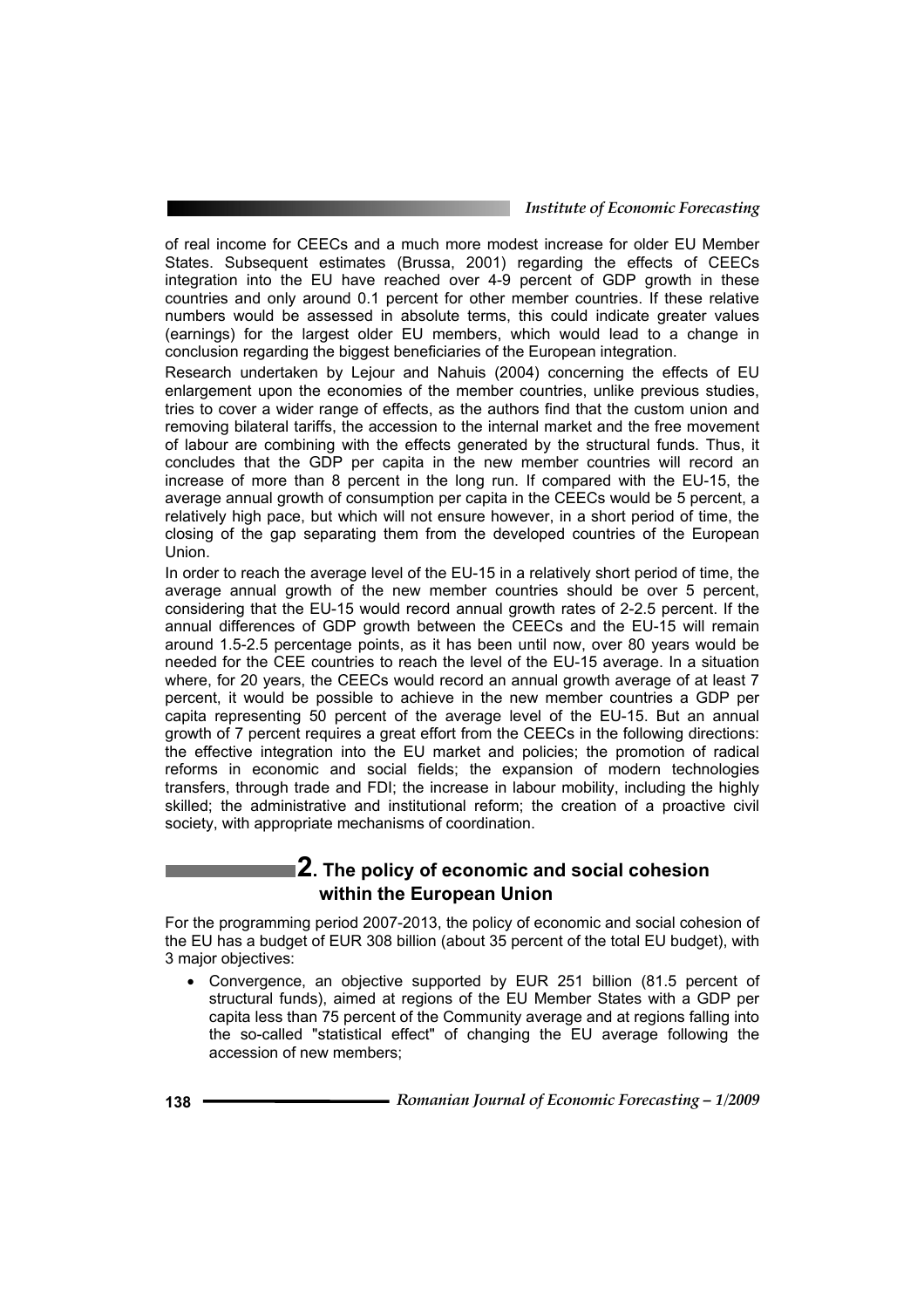- Regional Competitiveness and Employment objective, for which EUR 49 billion (16 percent of structural funds) is allocated, aimed at regions that are not eligible under the convergence objective;
- European Territorial Cooperation, an objective supported by EUR 8 billion (2.5 percent of structural funds), aimed at transnational cooperation, cross-border and inter-regional cooperation.

The programming budget is supported by structural instruments (European Regional Development Fund, European Social Fund and Cohesion Fund) and two complementary actions (European Fund for Agriculture and Rural Development and the European Fisheries Fund). Programming and implementation of structural funds are done through the Operational Programs (OP), documents prepared by the Member States and adopted by the European Commission as part of the National Strategic Reference Framework stemming from the National Development Plan.

It is worth mentioning that financial resources allocated to support the cohesion policy for 2007-2013 have been established, after tough negotiations, at a maximum amount of 0.45 percent of GDP achieved in the EU. In this context, Spain, Portugal, Greece, and many of the new entrants have requested an increase in spending over this ceiling, considered insufficient for financing needs for achieving the objectives of cohesion policy, but have encountered resistance of the net contributor countries (Germany, the United Kingdom, Sweden, Austria, and the Netherlands). Also, the allocation methodology introduced the concept of *absorption capacity*, which restricts the transfer of EU funds to maximum 4 percent of the respective country's GDP. A collateral effect of establishing in this way the absorption capacity was emphasized by the low intensity of aid per capita for the poorest countries, contrary to the philosophy of the allocation methodology, which implies supporting them with priority. In compensation, at least in part, to facilitate the absorption of funds by the new member countries, the maximum rate of co-financing from EU structural funds increased from 80 percent to 85 percent and the rule of financing "n +2" became "n +3" from 2007 to 2010, and certain eligibility criteria were relaxed.

The purpose of the cohesion policy, implicitly of structural funds implementation, lies in the transformation and upgrading of the economy of regions and EU countries lagging behind in their preparation for the competition in the single market and in the Euro Area, respectively. It is obvious that, under the circumstances of budget constraints, which will probably increase during the period 2009-2013 as a result of the effects of international financial crisis, the growing selectivity in the allocation of resources, still limited, both on the formation side and the utilization side, could endanger the achievement of the objectives of economic and social cohesion, potentially affecting also Romania. Moreover, the threat of global recession in 2009 could bring specific negative effects on the Romanian economy. Major risks are arising from the excessive deficit procedure that EU could launch against Romania following the budget deficit registered in 2008 (more than 5% of GDP), which means the limitation of structural fund national co-financing and their reduction in amount and absorption.

Concerning the new Member States, during the transition to a market economy in the 1990s, which left many unresolved institutional and administrative-territorial issues, it

*Romanian Journal of Economic Forecasting – 1/2009* **- • • • • • • • • • • 139 139**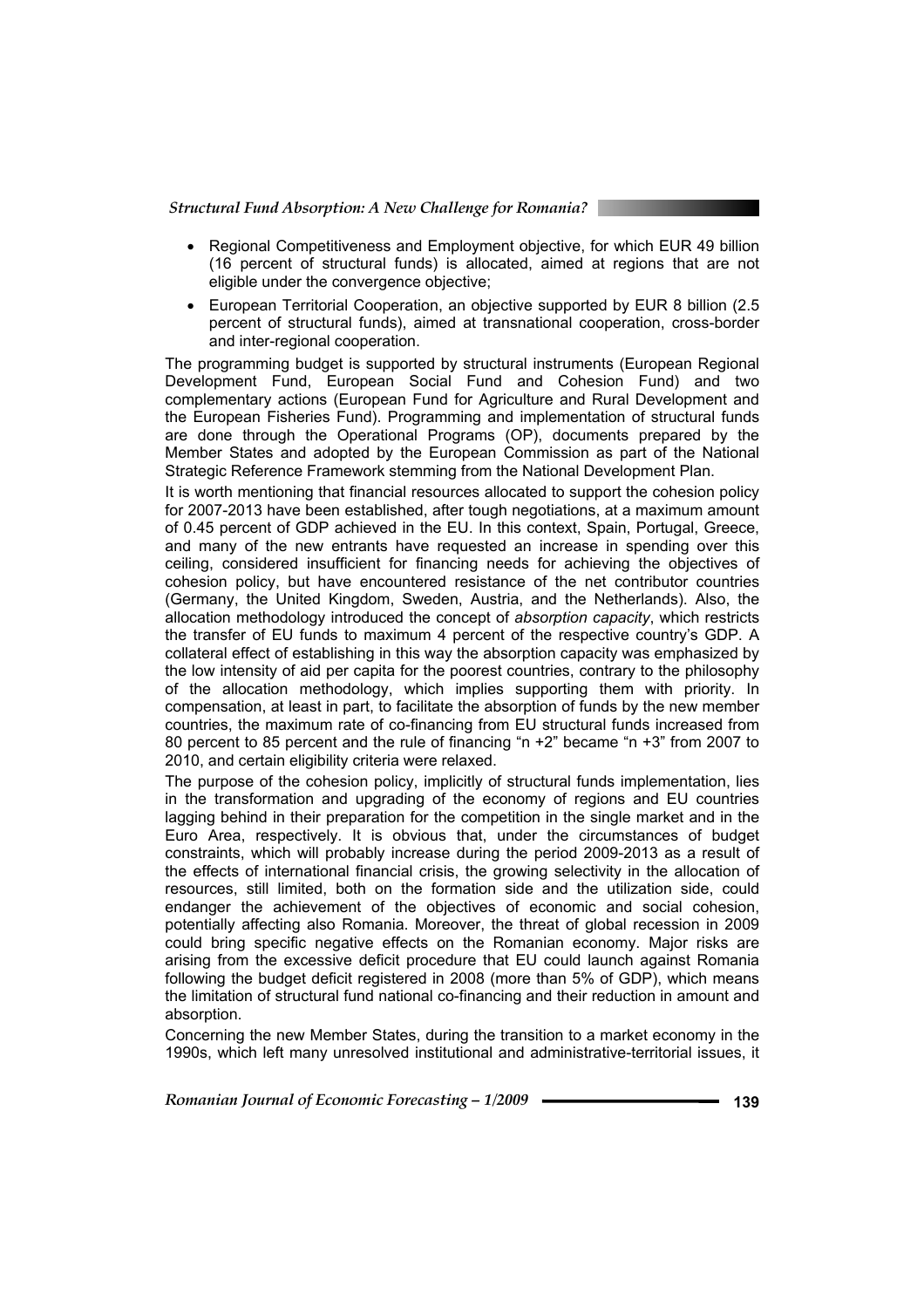#### *Institute of Economic Forecasting*

should be noted that only the EU accession has brought regional policy on their priorities agenda. The debate covering "complementarity or conflict" in the EU postenlargement era gave birth to a new paradigm: *the national regional policy*. Compared with the classical meaning of the regional policy concept (based on theories of industrial location, with key factors such as regional attributes, production costs, availability of labour, etc.), the actual concept is based on modern theories of knowledge at the regional level, with other key factors (regional capabilities, innovative environment, clusters, networks, etc.), this new approach influencing also the allocation of structural funds. More emphasis on regional competitiveness (rather than on regional balance) and on efficiency increase (rather than on productivity improvements) shall be laid by shifts from individual spatial targets to the regional objectives, and to coordinate policies at the national and regional levels, between centre and territory as well (Bachtler J., Wishlade F., D. Yuill, 2003).

Some authors think that structural fund transfers are the result of political negotiations, as the poorer regions and the new Member Countries receive financial aid in exchange for remaining into the single market, which is giving, in fact, more scale advantages to the large and influent countries (Boldrin M., F. Canova, 2000). Without generalizing the validity of such a view, it should be noted that in the context of an enlarged EU, which significantly increases the territorial development gap - implicitly the number and the needs of structural fund beneficiaries, the reduction in aid intensity will indeed make arguably any statement regarding its real contribution to the achievement of cohesion objective, not even mentioning the methodological difficulties for the assessment of the effects of projects financed by the EU.

The possible economic effects of structural funds, presented in various impact studies based on econometric models, reveal quite an "ambiguous" picture in the sense that "some studies report a positive impact, others a non-significant one or even a negative one" (Deardorff, 2004). According to certain studies, the structural funds could boost GDP growth in the CEE countries by 0.7 percent annually, while some econometric models do not indicate more than 0.1 percent.

Among the causes for which structural funds cannot be effectively utilized by the beneficiary countries in order to reduce disparities and achieve convergence are:

- An important part of structural funds is allocated, in fact, to the rich countries of the EU;
- Concentration of funds for economic growth under the impact generated by internal taxation of various countries;
- Failures of government policies that lead to improper spending of funds and unjustified personal or group earnings.

Thus, a high efficiency of structural funds is conditioned by the quality of governance in general and of public administration institutions in particular. But their inability to remove or minimize corruption makes the economic and social benefits obtained from the use of structural funds be rather modest.

On the other hand, structural funds are viewed as a sign of solidarity, in the sense that the rich countries help the poorest ones. European leaders are defending their cohesion policy by arguing that, in the poor regions the GDP per capita increased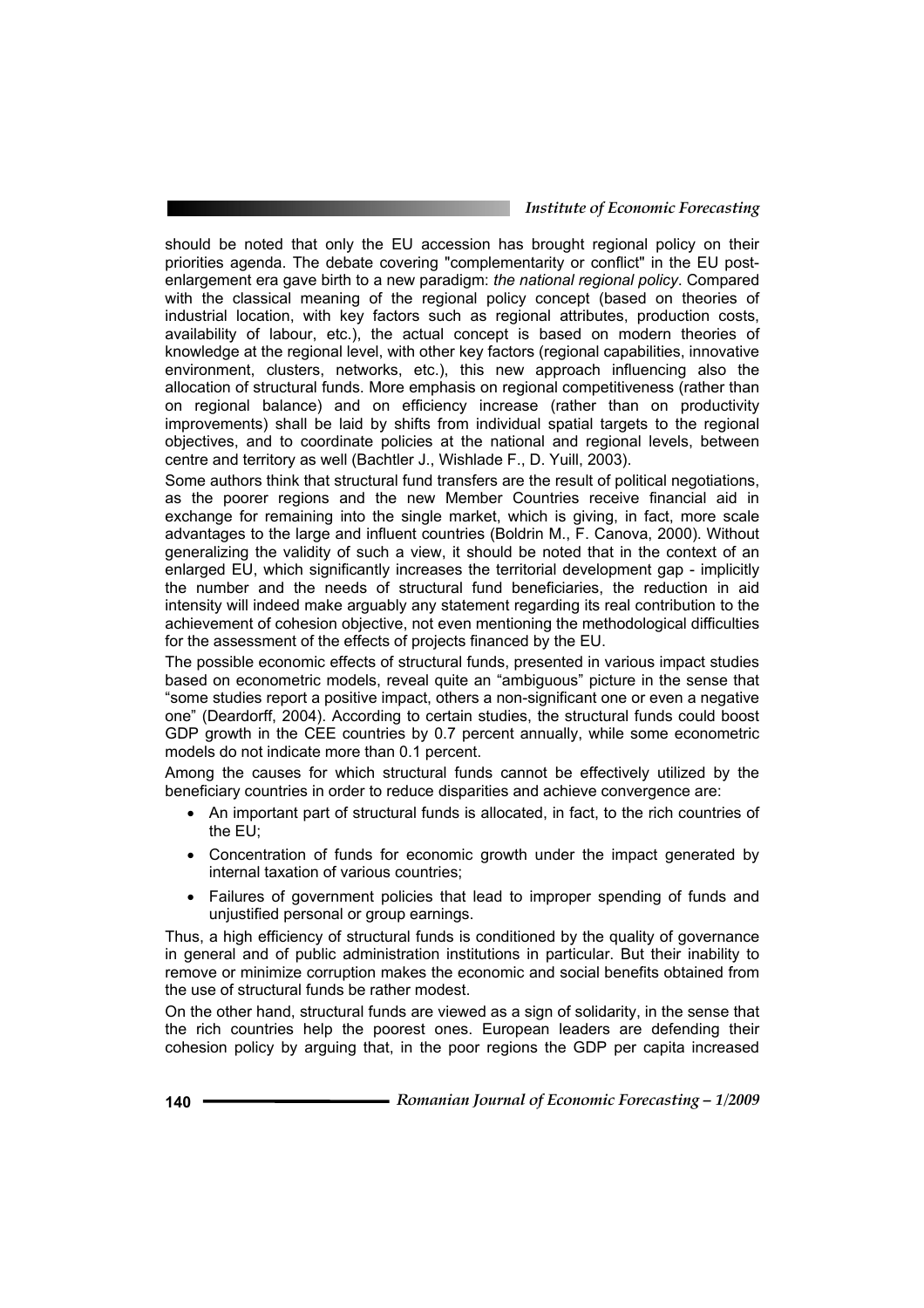from 54 percent of the EU average in 1987 to 61 percent of the average a decade later. They also states that gap recovering from countries lagging behind, such as Ireland, was even faster, the latter exceeding the EU average. However, the fact that the poor countries have recovered more quickly than the poor regions contradicts the fact that over 80 percent of the EU aid is sent to regions rather than countries.

We point out that at the end of the programming period 2000-2006 a certain reduction in the gap between countries in GDP per capita was recorded, but also growing disparities within member countries and among regions, the cohesion policy and structural funds failing to eliminate unbalanced regional development. On the other hand, the EU Treaty signed in Lisbon in December 2007 refers only to two aspects of cohesion (economic, seen as reducing disparities measured by GDP at the regional level, and social, seen as reducing inequalities between individuals in regions) focusing, as the most important targets, on education and employment. It is obvious that the process of economic and social cohesion does not evolve in a similar manner for all the territories and for all the individuals, the spatial development process having a high degree of concentration, while population and activities remain polarized in certain areas.

In conclusion, in the future, the regional policies need to be developed taking into account that the cohesion relates to the recovery of the development gap, and the implementation of these policies, including structural funds, will have to rely on multilevel governance. Taking into consideration that structural interventions are generally on short term and medium term, while on long-term the market itself should ensure an increase in the general welfare, implicitly a reduction of disparities, including the territorial ones, the real challenge for the EU is in our view to prove the resilience of the European architecture, which is facing global economic competition, deep crisis on the international financial markets, threats of recession, uncertainties on the energy and raw material world markets.

# **3. Problems regarding the EU structural funds absorption capacity**

A review of the literature regarding the absorption of the EU structural funds reveals a lack of adequate conceptual framework, while the topic of better ways to manage these funds is less addressed. As the explanation could not be related to the lack of interest in studying such a problem, the reasons are essentially linked to its relative novelty, to the difficulties in assessing the impact of structural funds on the EU convergence in the long run, to the construction of appropriate indicators, including ones for the measurement of the absorption capacity.

It is obvious that if structural funds are not fully absorbed, their justification itself can be raised, so no regions, no Member States and nor the European Commission have any interest in a low rate of absorption. A solution in such a case would be the reallocation of funds among structural measures, priorities, or even among programs. However, before reaching such an alternative, a series of effective management solutions should be implemented and, to that end, it is necessary to define unequivocally what they mean for the absorption capacity and its determinants.

*Romanian Journal of Economic Forecasting – 1/2009* **- • • • • • • • • • • • 141**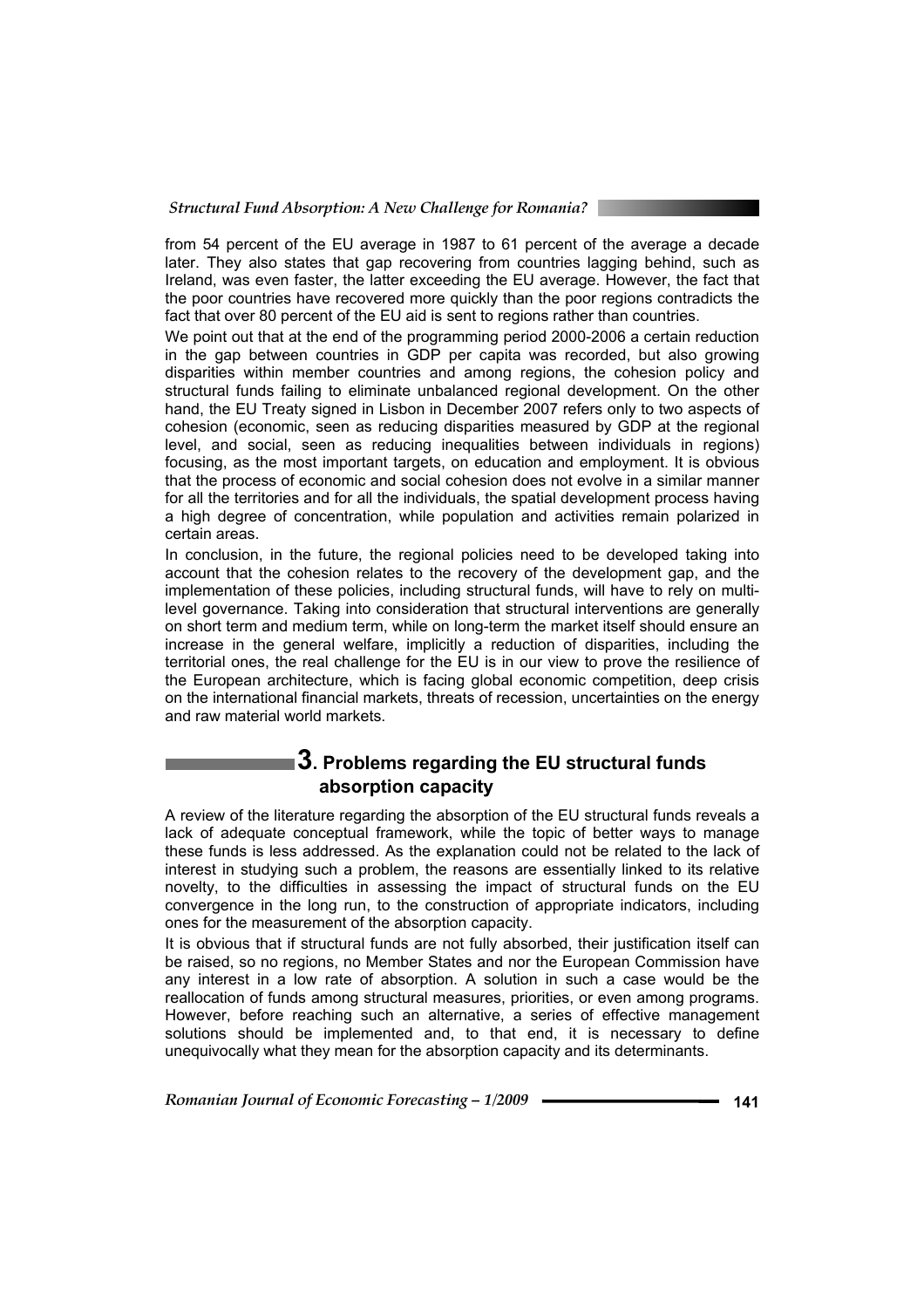Very often, the absorption capacity is understood as the extent to which a Member State is able to spend the financial resources allocated from the Structural Funds in an effective and efficient manner, having three connotations:

- macroeconomic absorption capacity, defined and measured in terms of GDP (limited, as mentioned above, to 4 percent);
- financial absorption capacity, defined as the ability to co-finance the programs and projects supported by the EU, to plan and guarantee these national contributions in multi-annual budgets, and to collect contributions from the partners involved in various programs and projects;
- administrative capacity, defined as the ability and qualifications of central and local authorities to prepare programs and appropriate and timely projects, to decide on them, to ensure coordination of partners involved, to comply with administrative and reporting requirements, to fund and monitor the implementation of programs and projects, to avoid irregularities.

The performance, namely how the structural funds were used effectively and efficiently, is considered an *output variable*, which can be evaluated ex-post, at the end of the programming period. For the newly entered countries, a theoretical preassessment of performance is possible, depending on the results obtained during the use of the pre-accession funds. In order to create the prerequisites of an effective and efficient management of structural funds, and the performance thereof, a great attention should be paid to their programming (structure, human resources, systems and tools) as an *input variable*, which depends on the requirements arising from the EU rules on the matter (Boeckhout S., L. Boot, etc., 2002).

It is worth mentioning that the absorption of structural funds is a process that is manifest in various stages:

- Structural Funds programming architecture (the number of priorities, their content, the management authorities, intermediate bodies and final beneficiaries);
- The level of commitment (funds allotted to projects by the management authorities);
- Payments to beneficiaries in various stages of implementation.

Taking into account the above-mentioned absorption capacity it is believed that it is influenced mainly by the administrative-managerial and co-financing capabilities. The relationship between the absorption capacity of structural funds and the regional economic situation is a paradoxical one, as practice demonstrates that the most disadvantaged regions are experiencing also the greatest difficulties in the absorption of these funds. At the same time, they are the regions that need, theoretically and practically, the largest financial support for restructuring their economies. The main explanation for this paradox lies in two factors: on the one hand, the difficulties of regional authorities due to lack of experience and qualifications, which are added to those arising from bureaucratic procedures and slowness of the EU decision-making process under the circumstances of unclear sequential procedures for programming at the central level and, especially, at regional level. On the other hand, the ability to harmonize the co-financing depends on the willingness of various partners to provide funds, as well as on the technical and institutional abilities to collect contributions, as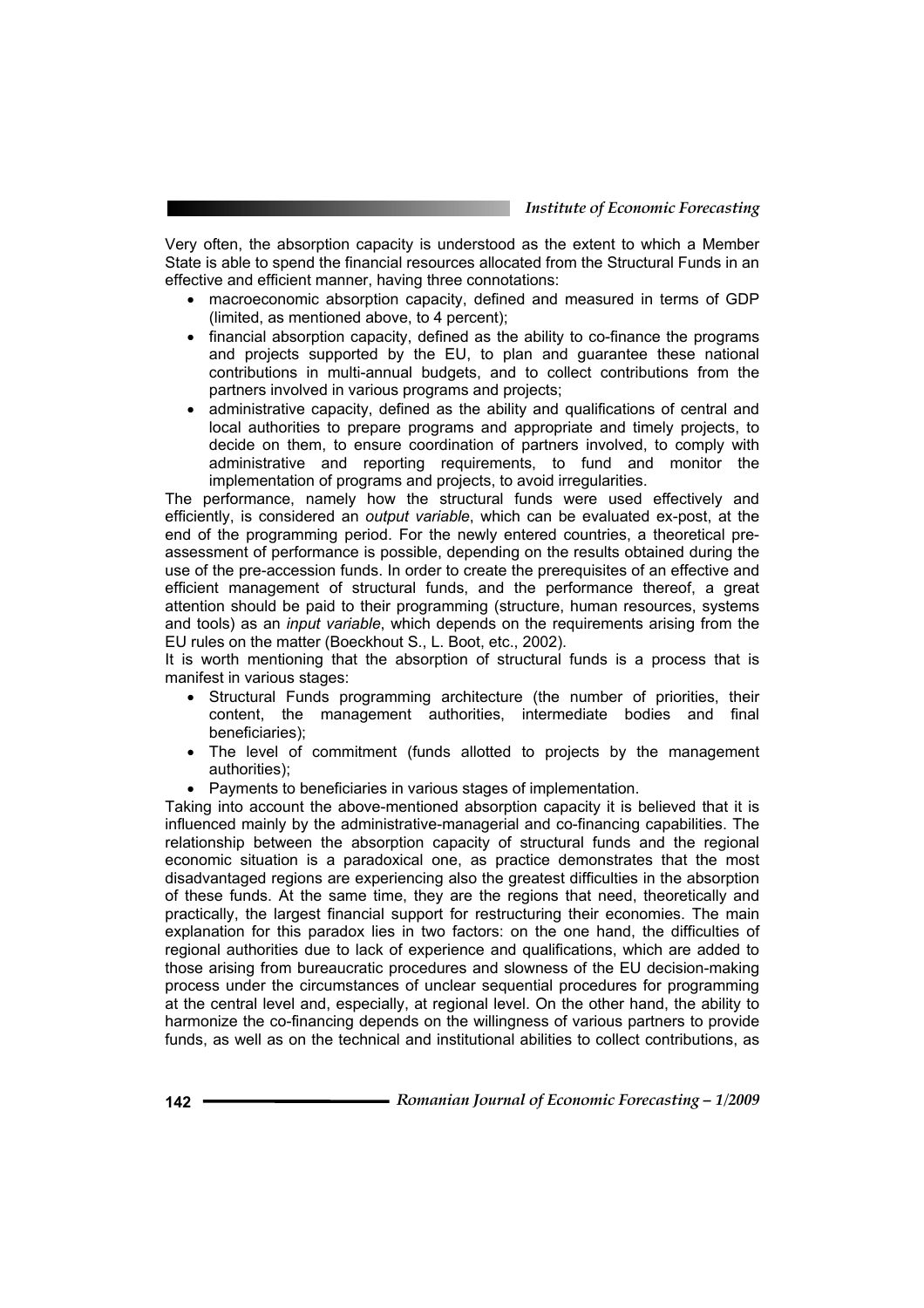often the local authorities are reticent regarding the horizontal collection because of external interference and of potential control involved.

There is a consensus upon the fact that the problems of absorption depend heavily on the institutional factors, both of EU and national structures. At the EU level, the institutional factors are related primarily to the European Commission: the transparency of fund allocation process, the consistency of using various funds and other factors such as bureaucratic administration, whose organizational capacity can be affected by lack of vertical communication and of horizontal coordination. At the national level, institutional factors are related to the real structure of the economy, the administrative capacity, the political system (federal versus central), and the economic policies. Therefore, even under the conditions of similar fund transfers (as absolute and/or relative size), it is expected that the issues of absorption differ from country to country. Other important determinants of the absorption capacity refer to the programming and institutional building and to the administrative capacity development during the preaccession period. In accordance with the Commission's recommendations and best practices of the EU countries, a *golden rule* became obvious, according to which the smaller the number of institutions involved at different levels of management and programs (sectoral and regional) in the new member countries is, the greater the possibility of higher rates of structural funds absorption is (A. Horvath, 2004).

It was found that the Regional Development Agencies have a particular role in the implementation of structural funds, especially at project level and the quality of their work positively affect the absorption rate. On the other hand, the Regional Development Agencies vary significantly by country. In countries such as Ireland, Portugal and Greece - characterized by strong central administration - with a key role in the decision on allocation and monitoring of structural funds - territorial agencies play a minor role. In Sweden, France and the UK - with a lower degree of concentration of the administrative system - the main powers of implementation of structural funds fall back on regional offices of national administration. In countries such as Germany, Austria and Belgium - federal states, with a decentralized administrative system - the implementation of structural funds falls wholly or partly on the regional authorities. Such a system exists also in non-federal countries like Denmark, Finland and the Netherlands, which have a higher degree of regional autonomy.

The various economic theories confer to the structural funds also an attribute of shock-effect on the revenue of a country or region, therefore affecting the savinginvestment behaviour of the actors in the private and public sector, in the sense of reducing the internal effort motivation for the financing of development. If structural funds have not severely used constraints, it is believed that their impact on capital accumulation and economic growth may be lower than expected. In the European context, decisions may be affected also by the fact that the beneficiary countries, knowing in advance what funds are received from the EU budget for the next six years, prefer to delay the structural adjustments; for example, the eligibility criteria of Objective 1 (regions with a GDP per capita below 75 percent of the EU average) may reduce the motivation to accelerate economic growth, in order to benefit from structural funds for a longer period of time. Another example of the practice of some countries is that governments are neglecting the maintenance of the existing capital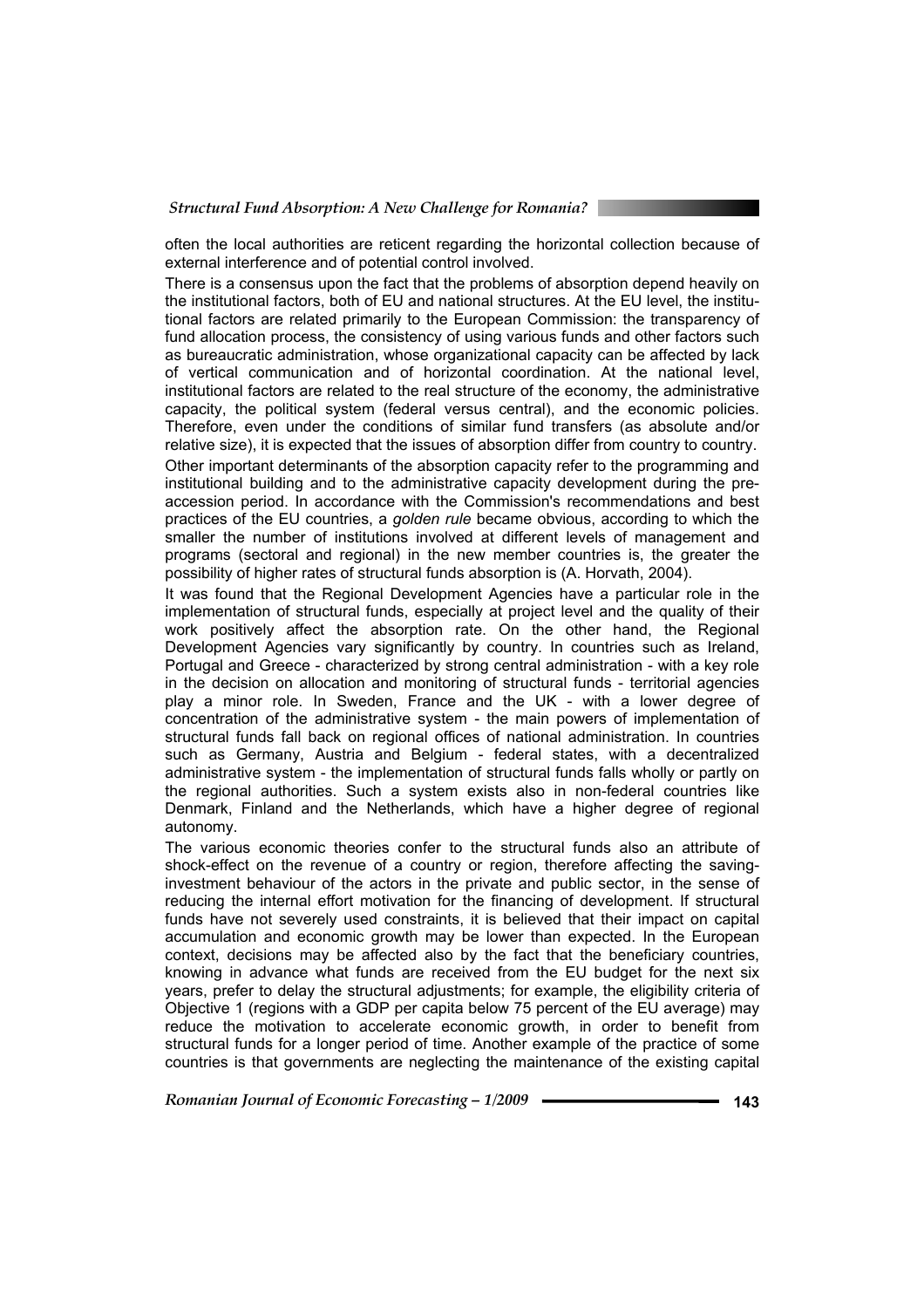stock in order to meet the requirements of co-financing Operational Programs projects, which reduces the potential growth, omitting also the fact that, once projects completed, allocations from the public funding continued.

The experience of countries that have joined more or less recently the European Union reveals the contribution of structural funds to the improvement of the economic and social cohesion of the Member States, if not decisively, at least by determining a positive trend in this regard. Many European countries, especially during the first years after the accession, have faced difficulties in the transfer of funds available from the EU, the most cited reasons being generated by the lack of a coherent long-term vision of the authorities, insufficient resources to co-finance projects, low administrative capacity at central and local levels, lack of inter-institutional coordination, failures of public-private partnerships, insufficiently skilled human resources, causes which are expected, without doubt, also in the case of Romania.

## **4. The absorption of structural funds by Romania in the early post-accession years**

We are pointing out that the structural funds (including the cohesion funds) allocated to Romania from the EU budget for the programming period 2007-2013 amount to EUR 19.2 billion, plus national co-financing (state budget, local budgets and private sector) of around EUR 9 billion. Structural funds are implemented through five Sectoral Operational Programs (SOP, respectively, for Transports EUR 4.5 billion, for Development of human resources EUR 3.4 billion, for Increasing economic competitiveness EUR 2.5 billion, for Development of administrative capacity EUR 208 million; for Environment EUR 4.5 billion), one program for regional development (ROP, respectively, EUR 3.7 billion) and one technical assistance program (EUR 170 million).

#### **Table 1**

|                                      | Allocated | Drawn    | Absorption  |  |  |  |  |
|--------------------------------------|-----------|----------|-------------|--|--|--|--|
|                                      | (EUR bn)  | (EUR bn) | rate $(\%)$ |  |  |  |  |
| <b>Total structural and cohesion</b> | 1.28      | 0.42     | 32.7        |  |  |  |  |
| funds                                |           |          |             |  |  |  |  |
| - European Fund for Regional         | 0.60      | 0.18     | 30.1        |  |  |  |  |
| Development                          |           |          |             |  |  |  |  |
| - Cohesion Fund                      | 0.44      | 0.16     | 36.8        |  |  |  |  |
| - European Social Fund               | 0.23      | 0.07     | 31.6        |  |  |  |  |
| Total funds for agriculture and      | 0.76      | 0.02     | 3.0         |  |  |  |  |
| rural development                    |           |          |             |  |  |  |  |
| - European Fund for                  | 0.74      | 0.01     | 1.0         |  |  |  |  |
| Agriculture and Rural                |           |          |             |  |  |  |  |
| Development                          |           |          |             |  |  |  |  |
| - European Fund for Fishery          | 0.02      | 0.02     | 100.0       |  |  |  |  |
| <b>TOTAL</b>                         | 2.03      | 0.44     | 21.7        |  |  |  |  |

#### **European funds allocated to Romania in 2007 and their absorption rate**

**Source:** Isărescu M., *Attraction of European Funds in Romania* (in Romanian language)*,* NBR, 14 March 2008 (based on data provided by the Ministry of Economy and Finance).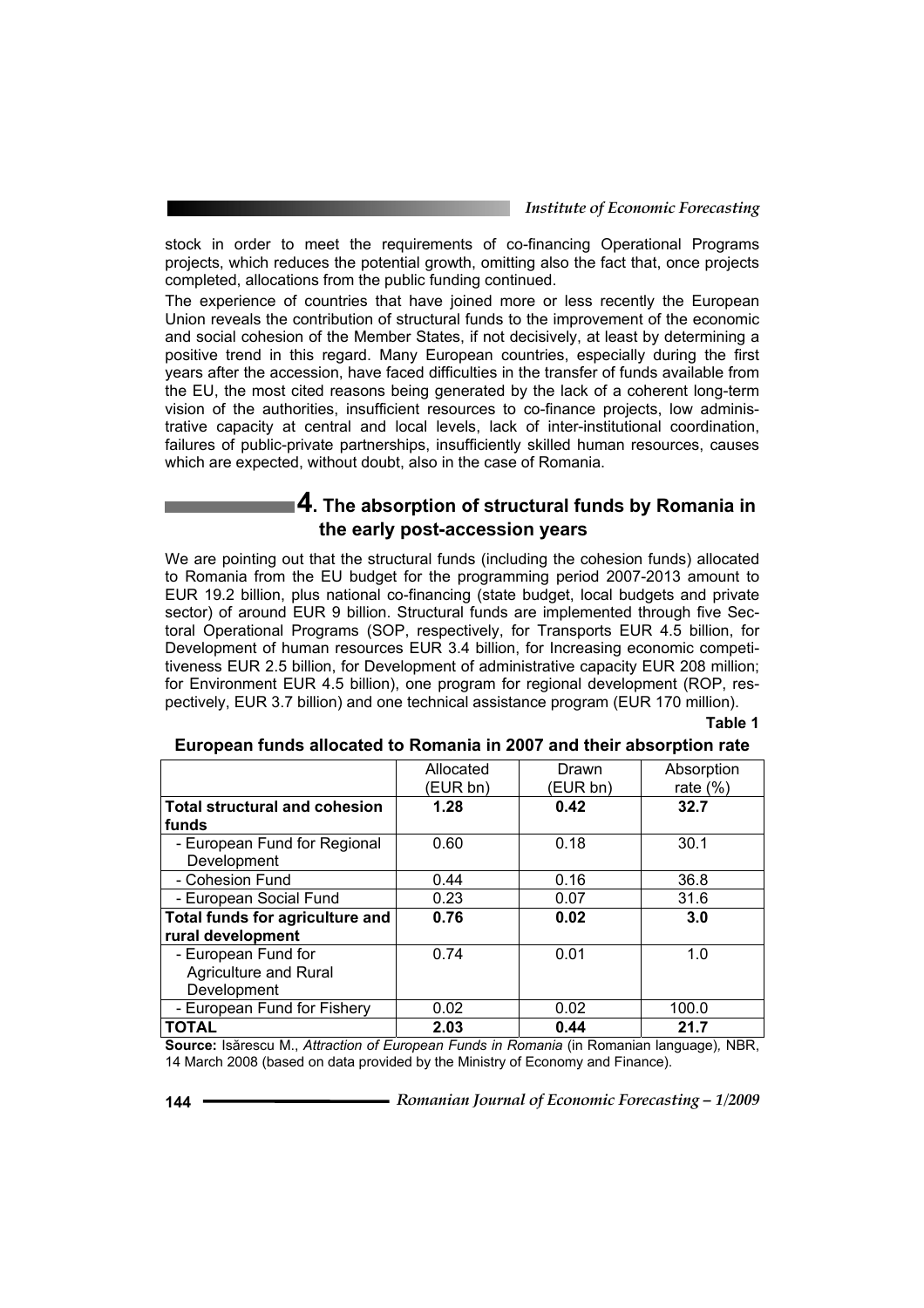Out of the total structural and cohesion funds allocated to Romania, our country counted on EUR 1.28 billion in 2007. According to a study presented by M. Isărescu (the Governor of the National Bank of Romania) in March 2008, based on data provided by the Ministry of Economy and Finance, with only EUR 0.42 billion drawn from the EU budget, the absorption rate of these funds was only for 32.7 percent (see Table 1). As noted in the NBR study, the primary cause of the low absorption rate of structural funds is linked to the delays in program elaboration at the national level, but also in decisions concerning the budget at the EU level, which made the 7 operational programs to be sent to Brussels only in June 2007, six months after the accession of Romania to the European Union.

Under the circumstances of no information concerning the concrete use of the EUR 420 million drawn from the structural and cohesion funds, namely on what specific programs, axes or areas of intervention the money have been spent, there are big doubts about the real rate of absorption. Moreover, the available public information does not show the start of the funding (with disbursement from the EU) of any project within the operational programs. On the other hand, if along with the structural and cohesion funds we take into account the funds for agriculture and rural development allocated to Romania in 2007, amounting to EUR 0.76 billion, as seen in Table 1, the absorption rate of total European funds was only 21.7 percent, as compared to about 42 percent carried out by Hungary, Poland, Slovakia or the Czech Republic.

Furthermore, if for these countries, which joined the EU in 2004, there is a real absorption rate, to be relevant in the case of Romania it needs to be calculated in 2010, when, according to the "n  $+$  3 " rule, one would know exactly the funds spent and reimbursed from the EU budget during 2007-2009. It is worth mentioning that the procedures for access to structural funds from the EU budget is very rigid, according to the "n +3" rule, the projects requiring to be contracted, completed, implemented and disbursed within maximum 3 years after the funding approval.

Regardless of the relativity of data, it is obvious that in 2007 Romania recorded a negative net position towards the EU budget (representing 0.36 percent of the GDP), being in the paradoxical situation of a net contributor, despite the fact that among the EU-27 member countries it is in the penultimate position in terms of economic development level (as GDP per capita), in theory benefiting of greater funds to support the process of convergence and gap recovery.

A significant improvement of this situation is not to be expected in 2008 either: according to our estimation, even the government target concerning the absorption rate of EU funds would be around only 40 percent (of the total EU funds allocated amounting to EUR 2.9 billion over EUR 1.2 billion are likely to be absorbed, as compared to EUR 1.4 billion contribution to the EU budget) predictable not to be achieved, so that Romania will be for the second year in the position of net contributor.

In September 2008, the European Commissioner for Regional Development stated that the payment of structural funds for Romania may not start until the government sends to Brussels a report of conformity regarding the management system of these funds, certificated by the national audit authorities. In the first 8 months of 2008, Romania was granted in advance payments of around EUR 1 billion, but to receive the next instalments and begin effectively the disbursements, the audit reports on the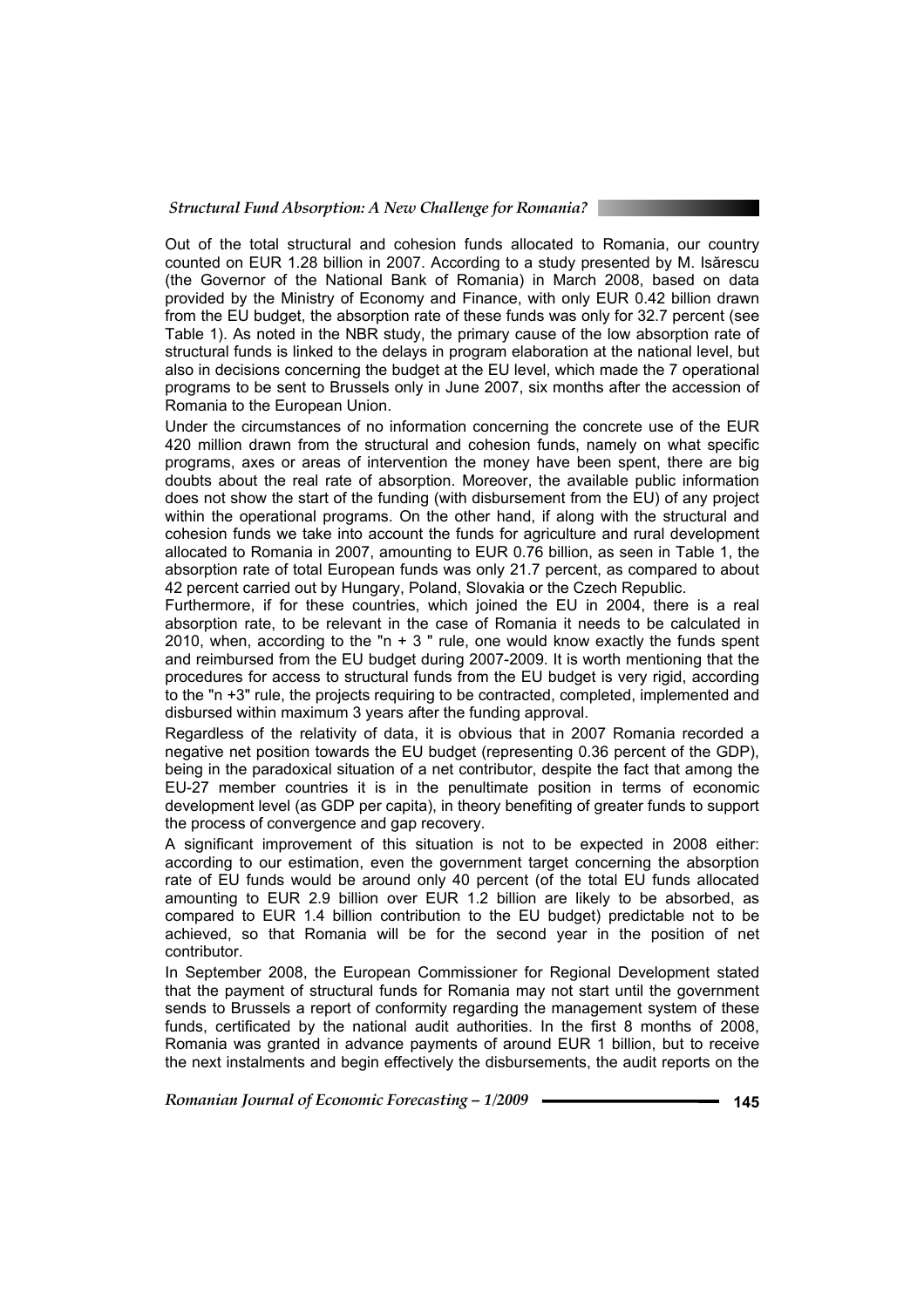implementation of operational programs proposed by the Romanian government must be approved by the EU. On the other hand, from the statements of Ministry of Finance officials it does not result that payments would have been made for any project from the structural funds received in advance, at least by September 2008.

We consider that Romania's inability to use the EU funds is endemic, even if it can be explained by the action of various factors, including bottlenecks in public administration under the circumstances of general and local elections in 2008. The fact that our country fails to attract European funds in the early post-accession years, at least to the same extent to the national contribution at the community budget, registering a net expenditure as a EU member is a situation not only paradoxical, but with dramatic effects on the horizon of development gap recovery and of real convergence with the EU countries.

We think that debating the issue of European fund absorption by Romania is somehow confusing, the main reason being linked to the lack of transparency of the central government, particularly at the level of operational program management (the line ministries), unwilling to admit the existing vulnerabilities in this regard and to identify possible remedies. Instead of an analytical image, it presents an incomplete picture of European fund absorption, pointing out only positive aspects, which also makes a purely scientific approach difficult.

It is important to note that during the phase of project implementation, the absorption of structural funds may be influenced by the vulnerabilities arising from the macroeconomic framework of Romania, both internally and externally. Given the possible effects of the international financial crisis on economic growth, a possible abrupt adjustment of exchange rates and maintaining a high rate of inflation during the period 2009-2012 are expected to create pressures on the enforcement of contracts (concluded in local currency) and the cost of construction works. There should also be taken into account the developments in the labour market in the construction sector, which already faces a labour crisis, affecting the wages of workers and technicians in the sector and also the deadlines of constructions.

A major vulnerability that could affect Romania's absorption rate of European funds is the rigidity of the banking system as regards the loans for co-financing the projects. In the context of strengthening the lending conditions imposed by the NBR, including mitigating the effects of international financial crisis, interests and commissions charged by commercial banks rose, and applicants are asked to deposit a percentage of the amount financed (up to 20-25 percent), as cash collateral, which remains locked until the loan receives the bank approval, which means a delay of several months.

# **5. The stage of Operational Program implementation and factors leading to the increase in structural fund absorption**

On the basis of the information published by the Ministry of Economy and Finance at the end of June 2008 we consider that out of the total of 1297 projects submitted within the seven existing Operational Programs, a number of 281 projects were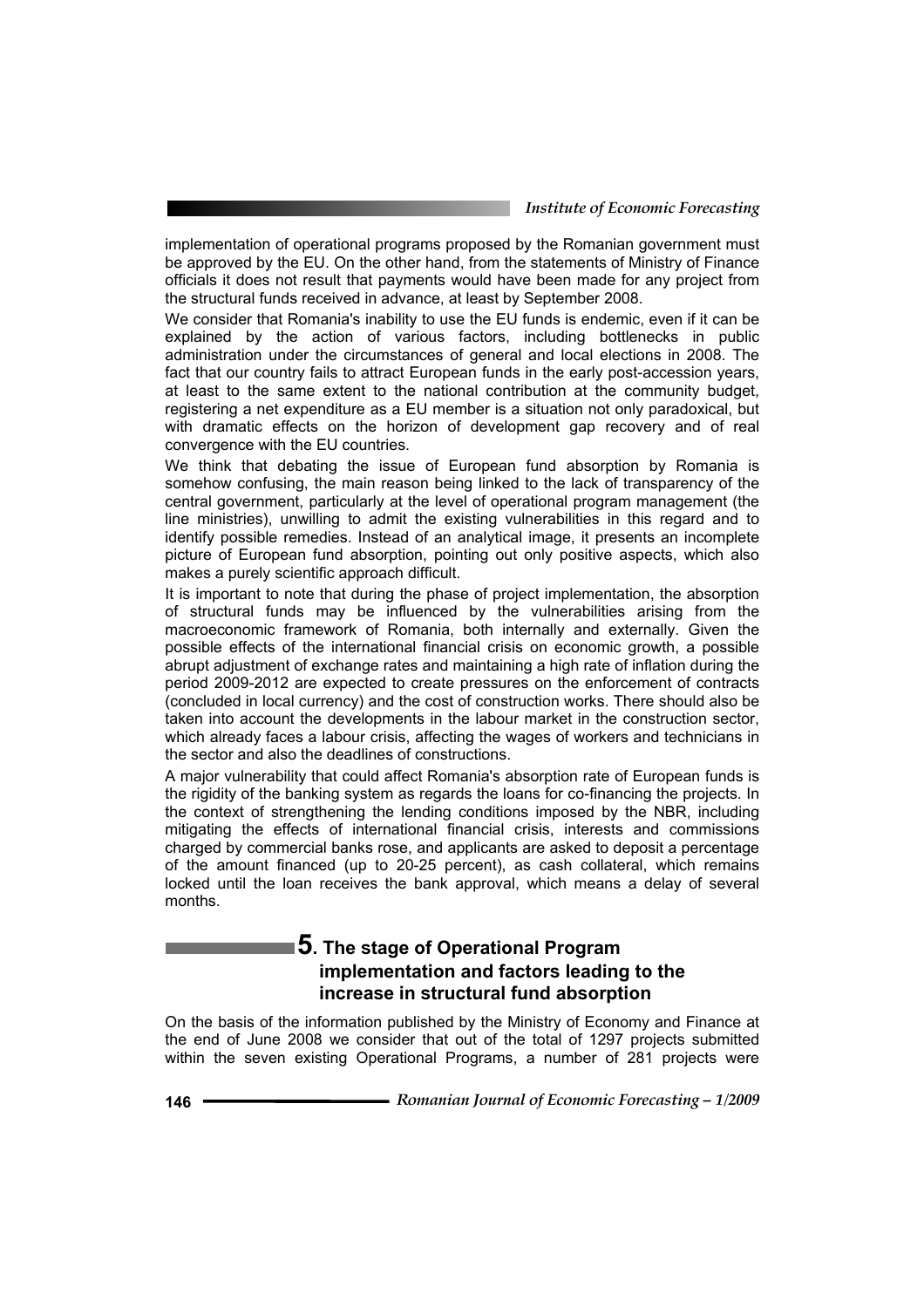approved, with a value of around EUR 2.5 billion, of which EUR 1.8 billion accounting for EU funds. Out of 281 approved projects only 23 financing contracts were concluded with the beneficiaries, with a total value of around EUR 204 million, of which the EU funds amounted to EUR 180 million. Thus, indirectly, after a year and a half from Romania's accession to the EU it is not confirmed that it would have been disbursed (effectively absorbed) even one EUR from the structural and cohesion funds, for a specific project.

Among all the Operational Programs, the ROP is considered as best articulated and advanced. However, it is worth mentioning that the so-called advance of the ROP, at least concerning the submitted projects, is not due to any merit of the management authorities, but rather to the fact that a number of projects from the reserve of preaccession program "PHARE Economic and Social Cohesion 2003, and 2004-2006, respectively", adapted to the requirements of the new Applicant Guides under the technical assistance of the former Ministry of European Integration were transferred to the ROP.

The Regional Operational Program is structured by five Priority Axes and fifteen major areas of intervention, namely financing lines (making abstraction of Priority Axis 6, namely Technical Assistance), having a budget of EUR 4.5 billion over the programming period 2007-2013 (of which EUR 3.7 billion contribution of the EU). This program, having the Ministry of Development, Public Works and Housing (MDPWH) as Management Authority and eight regional development agencies as intermediary bodies, was approved and became operational on July 12, 2007.

By the end of September 2008, the Management Authority approved payments of EUR 2.2 million, out of which the Certification Authority certificated payments of only EUR 0.7 million, i.e. an absorption rate close to zero. In the absence of data on funds effectively disbursed from the structural EU funds, the main criterion for assessing the progress of any operational program implementation, including the ROP, is the number of projects submitted. It should be noted that from the submission of a project to its approval, signing of financing contracts and starting the disburse of the first expenditures from the EU (effective absorption of structural funds) a long road has to be passed by the process of assessment (compliance, eligibility, technical and financial), including strategic assessment, which may take more than one year.

It is worth mentioning that, until the end of September 2008, in the major areas of intervention of ROP 1112 projects had been submitted, of which 733 projects were in various stages of assessment, selection and contracting, cumulating a total value of more than EUR 2 billion. The largest part of it focuses on the Priority Axis 2 (Improving the regional and local transport infrastructure), namely EUR 1507 million, almost double as compared to EUR 876.7 million available for this axis for the entire programming period in 2007-2013. That is why the submission of further projects for this axis was suspended in October 16, 2008, yet for two regions.

A number of 66 projects were in various stages of pre-contracting, 8 being under internal assessing by Management Authority, 3 in the stage of pre-contracting visit, and 55 in the stage of filing the technical project. At the end of September 2008, on all axes (except Priority Axis 6 - Technical Assistance), only 9 contracts were concluded, all belonging to the Priority Axis 2, amounting to 535.1 million lei (EUR 163.2 million),

*Romanian Journal of Economic Forecasting – 1/2009* **- • • • • • • • • • • 147**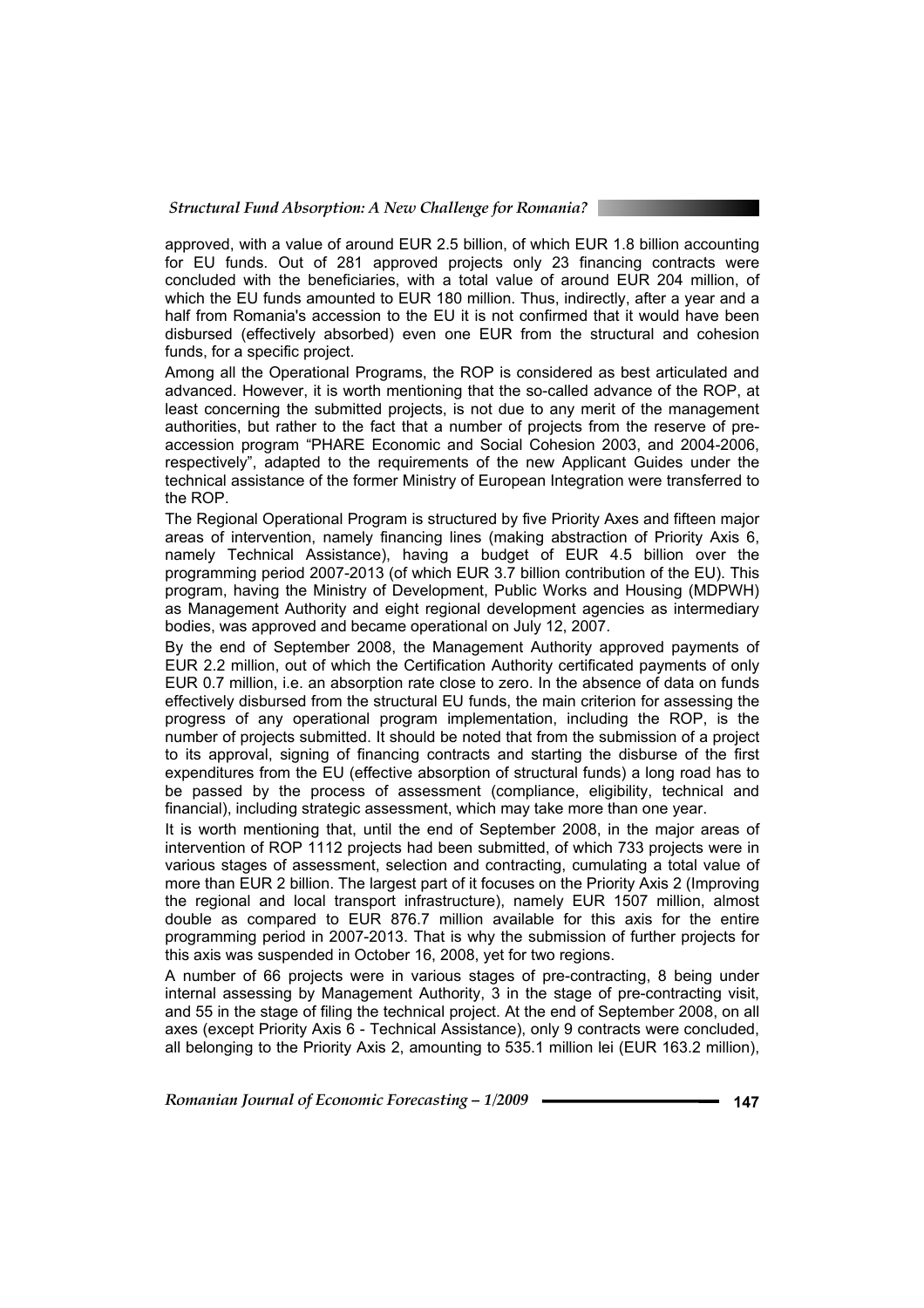of which 435.6 million lei (EUR 132.8 million) grants from the EU structural funds, which would represent almost 90% of the amount scheduled for this axis through the Framework Document of ROP Implementation for the years 2007 and 2008.

As follows, ROP finds itself in a paradoxical situation in which, although virtually no disburse has begun for any project, the submission of the other ones has been cancelled, which means not only a blockage of funds (becoming evident also their under-sizing), but in fact, proving the inability of the administrative management to keep pace with the needs of developing the regional transport infrastructure, and the absorption of available structural funds, at least so far. Under these circumstances, the MDPWH announced that applications for funding for eligible projects exceeding the regional financial allocation would be included in a list of reserves, and that the assessment process for them could be unlocked only if - and when - additional amounts would be supplemented within the area of intervention for the region in question.

In conclusion, we appreciate that, to increase the European fund absorption capacity, the Romanian authorities should activate a number of specific factors, including:

- Strengthening the administrative capacity, also by preparing qualified personnel and avoiding fluctuation of employees in the system, both at the level of line ministries and the level of regional development agencies;

- Greater transparency by providing exhaustive information and elimination of excessive bureaucracy (which is generating corruption) from the system of financing project approval, but also by providing comprehensive information of public interest;

- Stabilization of the rules governing the access to structural funds, particularly the requirements of the Applicant Guidelines, avoiding further corrections that delay the approval of eligible projects;

- Completion of audit reports on the implementation of Operational Programs by the Management Authorities, so that they can be approved by the EU by the end of 2008 conditionality for starting the reimbursements;

- The regulation of contractual relations among the different institutions at the central and local levels, between them and the consulting firms, namely the project beneficiaries, so that deficiencies in contract matters should no longer affect the deadlines for approving the funding, implicitly the rate of structural fund absorption;

- Establish performance criteria for consultancy firms agreed by the central Management Authority for the preparation of feasibility studies (including technical, if necessary) with severe penalties in cases of noncompliance with commitments assumed (quality and deadlines);

- Reducing the duration of the evaluation, selection and contracting procedures by increasing the quality, both for funding applications (providing all documentation required), and for Management Authorities and intermediary bodies;

- The inclusion both in the central and local budgets of the amounts planned by the central/local government for co-financing projects from the structural funds, complying with the conditions imposed by the state aid schemes;

- Analysis at the level of the Ministry of Economy and Finance of all applications for eligible project funding, which, due to the fact that they exceeded the regional financial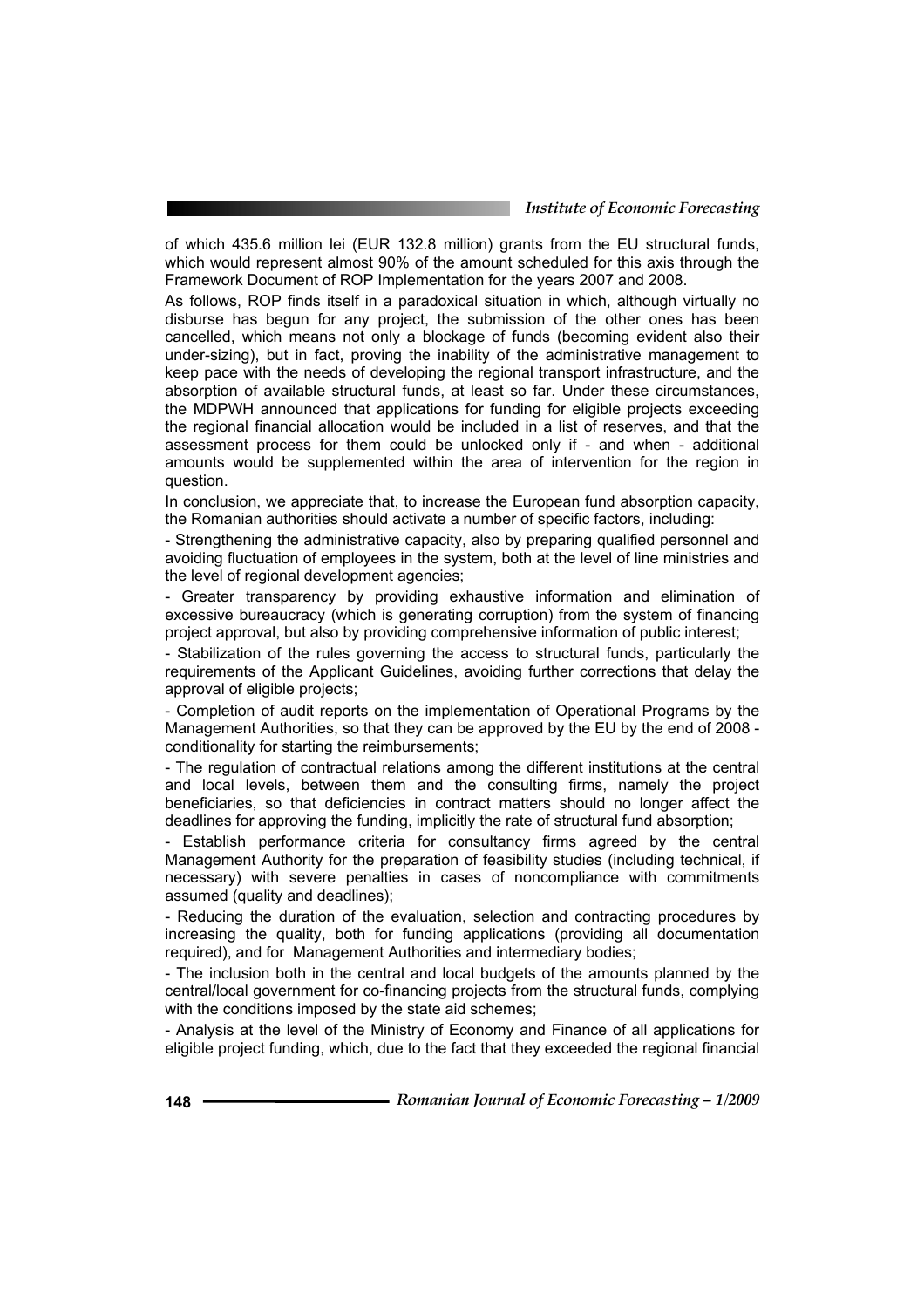allocation they have been included in the reserve list, trying to find other sources for financing the projects of high national or regional interest.

## **6. The macroeconomic impact of the structural funds. A strategic approach**

The effectiveness of Romania's integration into the EU implies attraction of net benefits that the European single market offers for the economy of Romania under the circumstances of a member country status, taking into account the commitments and obligations on short, medium and long term. In the new context of integration, the issue of increasing the absorption capacity of structural funds over the period 2008- 2013 is a primary requirement for increasing economic competitiveness and sustainable development of Romania.

The lesson of the new EU member states showed that during the first years of integration a lower absorption capacity of EU structural funds is registered, due to lack of experience and difficulties in developing eligible projects and non-compliance with Community requirements in terms of procedures and financing. Romania is no exception in this regard. Moreover, one should note that in 2007 and 2008, the first years of integration, the absorption capacity of Romania was much lower as compared to the new EU member countries belonging to the 2004 accession wave.

In order to assess the growth potential offered by the structural funds, on the one hand, and to mobilize efforts to access effectively the financial instruments, on the other hand, Ciupagea C. and Voinescu R. (2007) tried to assess, quantitatively and qualitatively, the macroeconomic impact of the Structural Funds 2007-2013, on the basis of the HERMIN-type model for the Romanian economy – the HEROM model (Ciupagea C. 2000). This type of model was used in practically all the EU member countries.

It is worth mentioning that the above-mentioned HEROM model takes into consideration two basic scenarios, assuming Romania's economic growth "with structural funds" and "without structural funds". The scenario "without structural funds" does not take into account the EU structural funds provided to Romania during 2007- 2013, being limited only to the pre-accession funds. The second scenario "with structural funds" is based on the assumption that the structural funds, scheduled in the National Development Plan 2007-2013, are absorbed at a rate of 100%. The HEROM model adopted also the assumption that after 2013 the structural funds will be reduced to zero, which will cause a "shock" to the Romanian economy, with adverse effects over a period of several years.

Ciupagea and Voinescu conclude that the annual economic growth average would be higher by 2 percentage points in the case of the scenario "with structural funds" as compared to the scenario "without structural funds" during the period 2007-2013, but they drew attention to some phenomena that can negatively affect these expectations. In both scenarios, especially in the one with structural funds absorption, the demand for labour in the sectors of services and the processing industry registered higher rates of increase as compared to the supply of labour force at the level of the Romanian economy, which may lead to strong constraints in certain sub-sectors as

*Romanian Journal of Economic Forecasting – 1/2009* **- • • • • • • • • • • 149 149**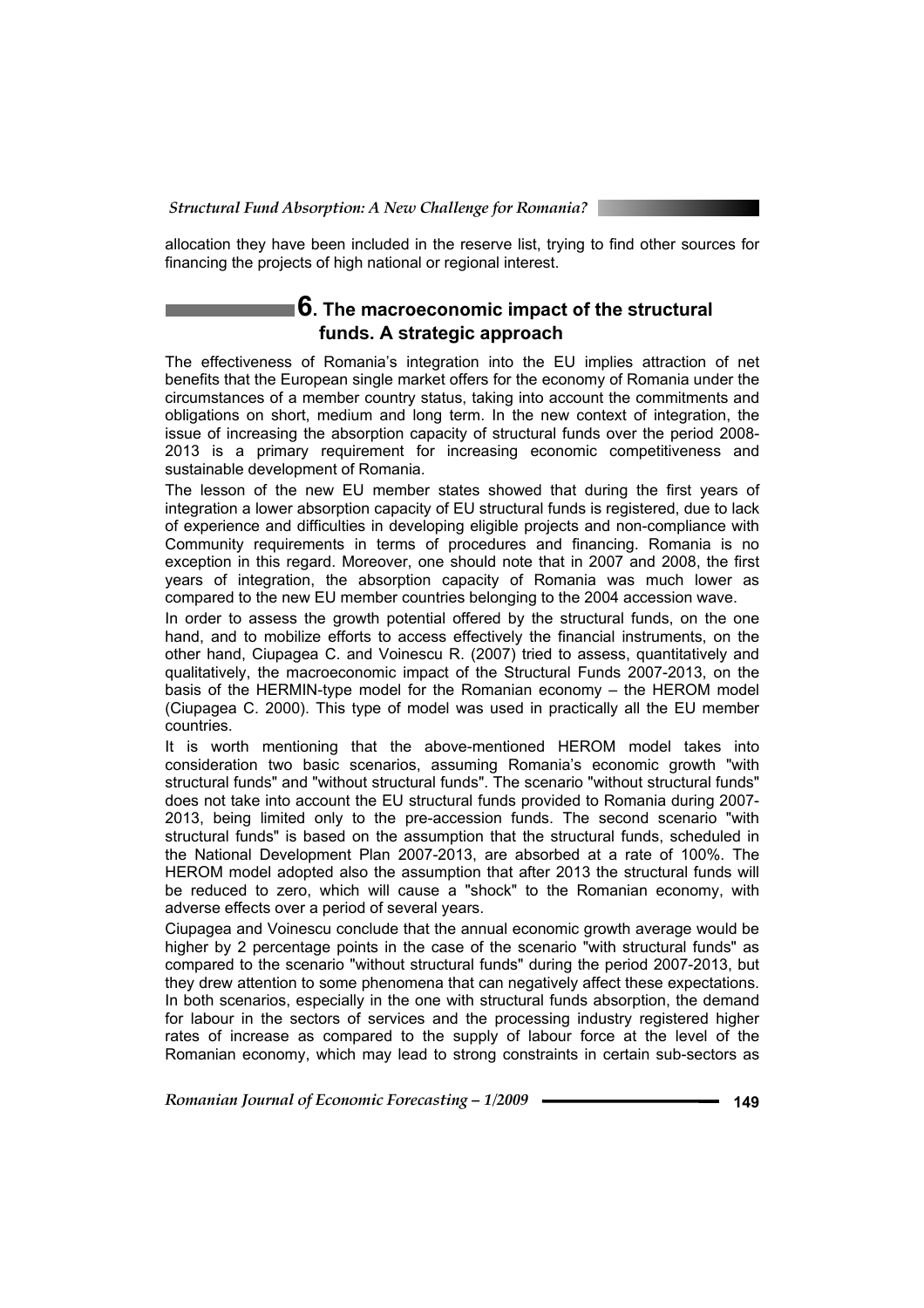regards Romania's development potential in the next decade. The study pointed out that, in the case of no action to increase the mobility and quality of the human factor and to reduce disparities among the regions, it is possible that the growth rates achieved by Romania are lower than those projected, due to the limitations imposed by the insufficient supply of labour, both in quantitative and qualitative terms.

According to the results of the HEROM model, as an effect of a financial injection granted by the structural funds in the Romanian economy (specified in the Reference National Strategic Framework 2007-2013), the GDP will be higher by 15-20 percent in 2013. As a consequence of the halt in structural funds financing since 2014, in the case of the scenario "with structural funds", there will be a reduction in the GDP growth over a period of 2-3 years, after which it will be resumed, so that the "differential" of annual growth rate average between these two scenarios will be reduced to less than 1 percentage point in the 2007-2020 forecast.

In conclusion, according to the final results of the model, Romania's GDP per capita in 2020 would represent 60-65 percent of the EU-27 average in the case of the scenario "without structural funds", and 75-80 percent in the case of the scenario " with structural funds ".

Starting from the cited econometric model for Romania, we try to assess the macroeconomic impact of structural funds on import and export growth in Romania, as a percentage difference between the values obtained in the scenarios "with structural funds " and "without structural funds" (Table 2).

**Table 2** 

| Years | Imports | Exports |  |
|-------|---------|---------|--|
| 2007  | $-0.20$ | 0.65    |  |
| 2008  | 0.20    | 0.51    |  |
| 2009  | 6.18    | 0.29    |  |
| 2010  | 6.49    | 0.15    |  |
| 2011  | 8.67    | 0.88    |  |
| 2012  | 7.94    | 1.75    |  |
| 2013  | 5.66    | 2.34    |  |
| 2014  | $-6.96$ | 2.64    |  |
| 2015  | $-3.96$ | 3.53    |  |
| 2016  | $-0.85$ | 3.53    |  |
| 2017  | 1.11    | 4.67    |  |
| 2018  | 1.59    | 6.20    |  |
| 2019  | 2.20    | 6.90    |  |
| 2020  | 2.44    | 6.74    |  |

### **Difference between Romania's import and export growth rates in the scenarios "with structural funds" and "without structural funds"**

Source: Ciupagea C., Voinescu R. *The assessment of the impact of structural funds in Romania*, Quarterly Bulletin, National Commission for Prognosis, No. 2/2007, p. 28 (in the Romanian language).

The period 2014-2016 will record negative growth differences or reductions, as a result of the halt in financing from the structural and cohesion funds. On the other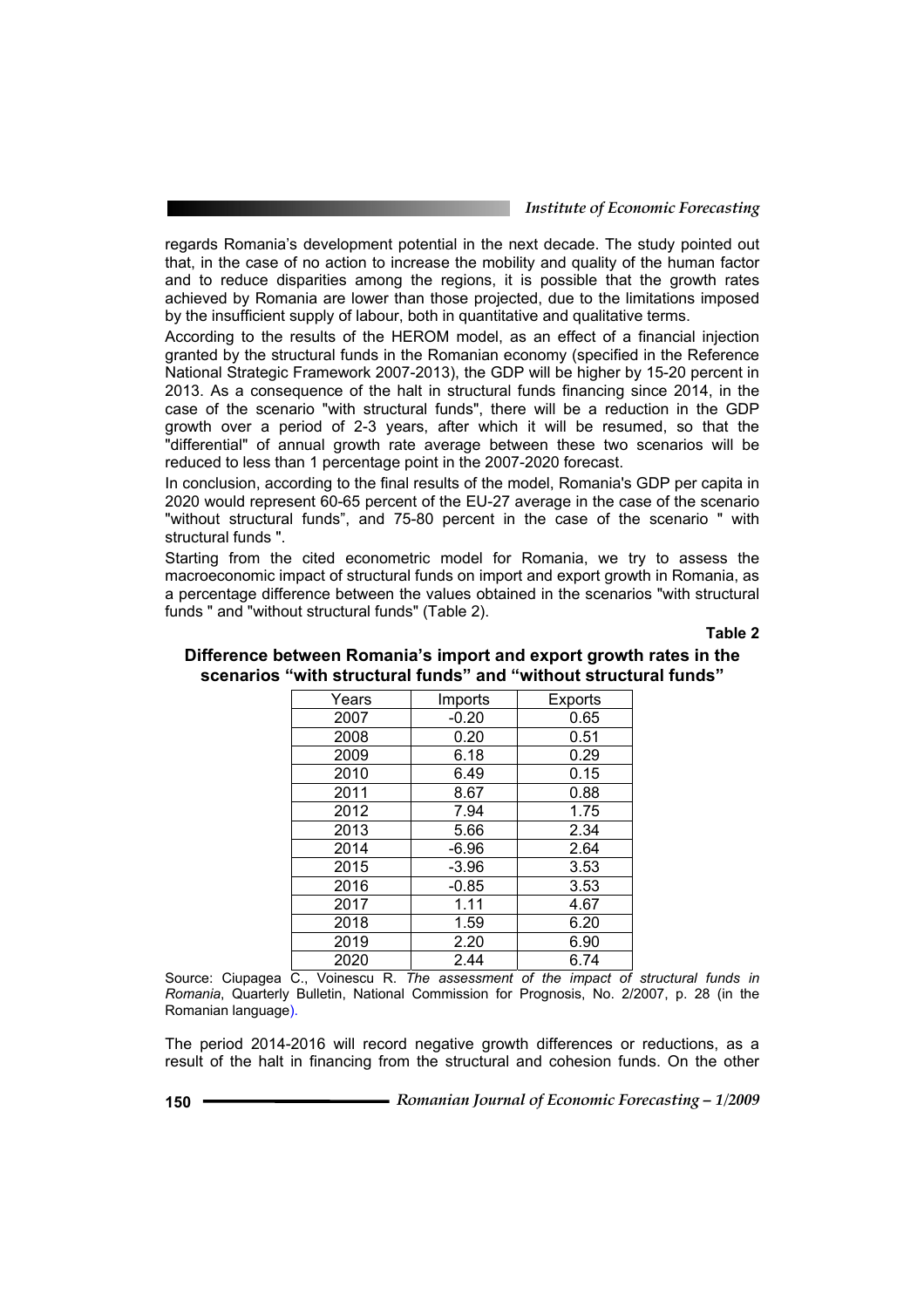hand, it was found that the structural funds have a stronger impact on the growth of exports than on that of imports, which represents a positive phenomenon for the growth enhancement in Romania.

Presenting the HEROM model assumptions and results aims to make proposals for refining its analytical and predictive capacity in order to continue researches in this debatable area.

Undoubtedly, the HEROM model showed its usefulness as a landmark and prospective argument. It lays, in fact, at the basis of certain forecasts of the Reference National Strategic Framework agreed between Romania and the EU. But still we want to make some outlines in order to increase the analytical capacity and the predictive accuracy of the results, starting from the wish to be closer to the realities of the integration process, taking into account the experience of other countries, older and new EU members, in accessing the structural funds and also the need for a greater ability in the use of the extrapolation method.

We believe that the assumptions of the scenarios "without structural funds" (EU funds zero) and "with structural funds" (their absorption rate of 100%) are useful for emphasizing the importance of the EU financing of the economic growth of Romania. However, the lack of verisimilarly of favourable macroeconomic effects magnitude upon Romania, as a result of structural funds, must take into consideration the following:

- Neither the "without structural funds" assumption nor the "structural funds absorbed 100%" assumption is realistic or even probable with a high degree of certainty, whereas the experience of other countries has shown that the absorption rate varies from one period to another, so that the two "extreme" alternatives have not been verified in any situation;
- Starting from the previous experience of other countries, we consider that the scenarios with different degrees of absorption rates during the period 2007- 2013, or with an average of the absorption rate for the entire period would rather be more adequate.

Starting from the results of the two "extreme" scenarios (full absorption of funds or non-absorption at all), we will attempt to assess the impact of EU financial assistance on imports and exports, under the circumstances when growing differences in absorption rate from one year to another are registered, in the version 1- pessimistic and version 2 - optimistic (Table 3).

After 2013, the scenarios with and without structural funds reveal the stronger impact on exports as compared to imports, but the magnitude of impact is difficult to forecast under the conditions in which it is possible to adopt other two scenarios, i.e. "with" or "without" integration into the Monetary Union. This obviously complicates the way to identify the various factors of influence and to determine their direct and forecasted impact (spillovers). In addition, the international financial crisis triggered in 2008 could have a severe impact in the sense of reducing the EU budget, implicitly the structural funds. Countries that joined the single currency area, for example, witnessed an inflationary pressure in the first two years.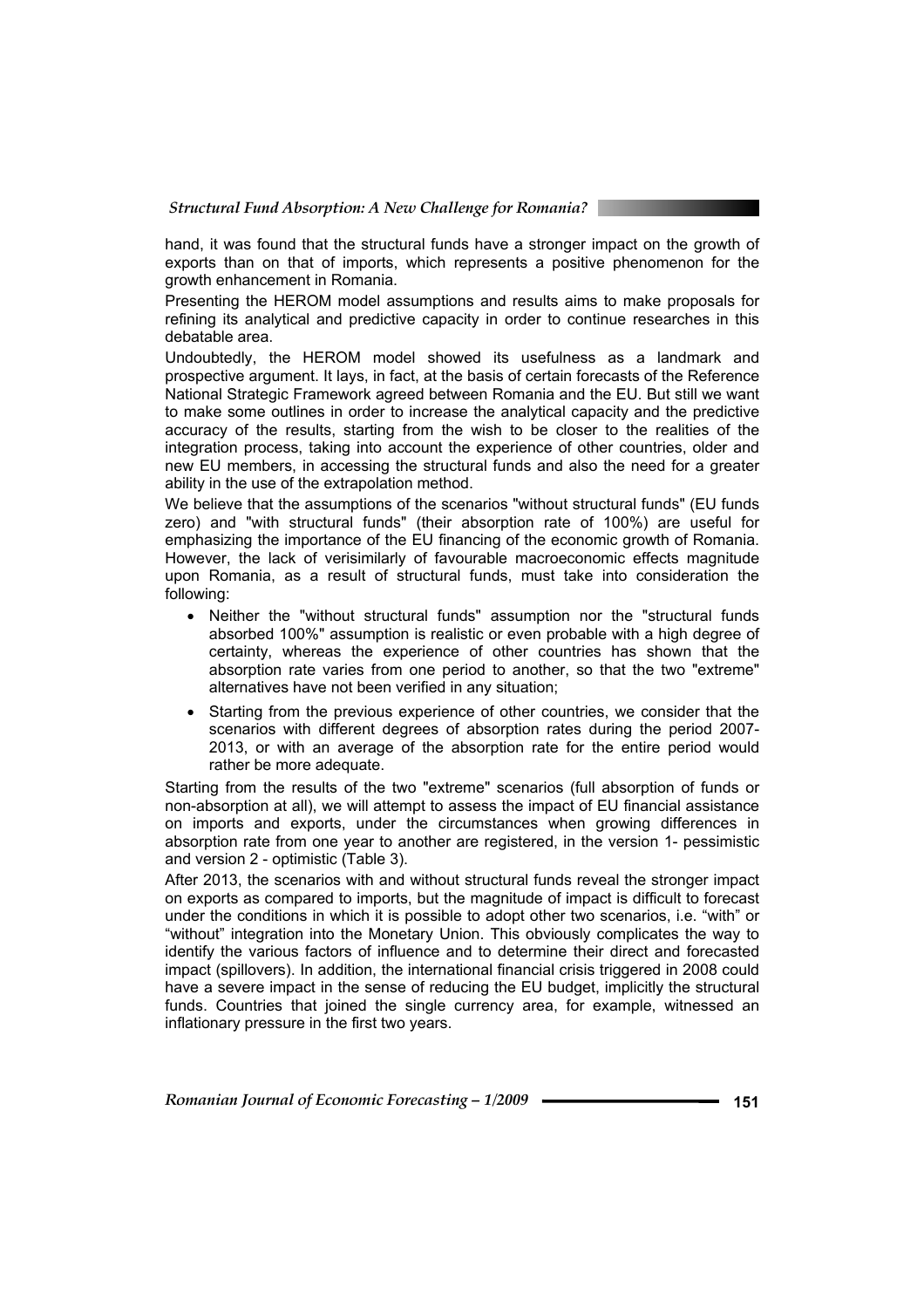#### **Table 3**

|       | Version 1, pessimistic |               | Version 2, optimistic |             |         |         |
|-------|------------------------|---------------|-----------------------|-------------|---------|---------|
| Years | Absorption             | Imports       | Exports               | Absorption  | Imports | Exports |
|       | rate $(\%)$            | $\frac{1}{2}$ | (%)                   | rate $(\%)$ | (%)     | (9/0)   |
| 2008  | 30                     | 1.86          | 0.15                  | 35          | 2.17    | 0.18    |
| 2009  | 40                     | 2.47          | 0.12                  | 48          | 2.96    | 0.14    |
| 2010  | 45                     | 2.92          | 0.07                  | 59          | 3.83    | 0.09    |
| 2011  | 60                     | 5.20          | 0.52                  | 79          | 6.84    | 0.69    |
| 2012  | 70                     | 5.55          | 1.22                  | 89          | 7.06    | 1.56    |
| 2013  | 80                     | 4.53          | 1.87                  | 95          | 5.38    | 2.22    |

#### **Percent difference between import and export values resulted, following different absorption rates of structural funds**

Source: Calculations based on Table 2 data.

Another factor of influence which could have an impact on the efficiency of projects implemented by structural funds and on their absorption capacity is the portfolio of foreign direct investments, taking into account the significant decrease in foreign currency receipts from privatization and the increasing importance of "green field" investments, with the participation of foreign capital.

In assessing the structural fund effectiveness during the period 2008-2020, the external debt sustainability over the medium and long terms should be also considered. Their projections by the year 2013 reveal an accumulation of serious lack of sustainability, which was already sanctioned by the international rating agencies (see the country rating of Romania, downgraded by Standard & Poor's in October and by Fitch in November 2008, just as a result of accelerated growth of trade and current account deficits, which will make the access of our country to the international capital markets more difficult and will considerably raise the borrowing costs, affecting the amount and sustainability of external debt).

Last but not least, the macroeconomic impact of structural funds should be correlated with the efficiency of investments and the ICOR (incremental capital output ratio coefficient), whereas the injection of such funds can be considered unqualified as an investment. Until now (but also in the years 2008-2013, according to projections of the National Commission for Prognosis), the ICOR coefficient recorded an upward trend, which means a greater investment effort to obtain an additional unit of production.

The development of the HEROM model regarding the Foreign Trade block should also consider specific variables of different groups of goods imported and exported, the issue of import competition and particularly of immisering exports, with low value added, which usually means exports of primary (natural) resources, having a disruptive impact on the environment, implying a low eco-efficiency on medium and long term.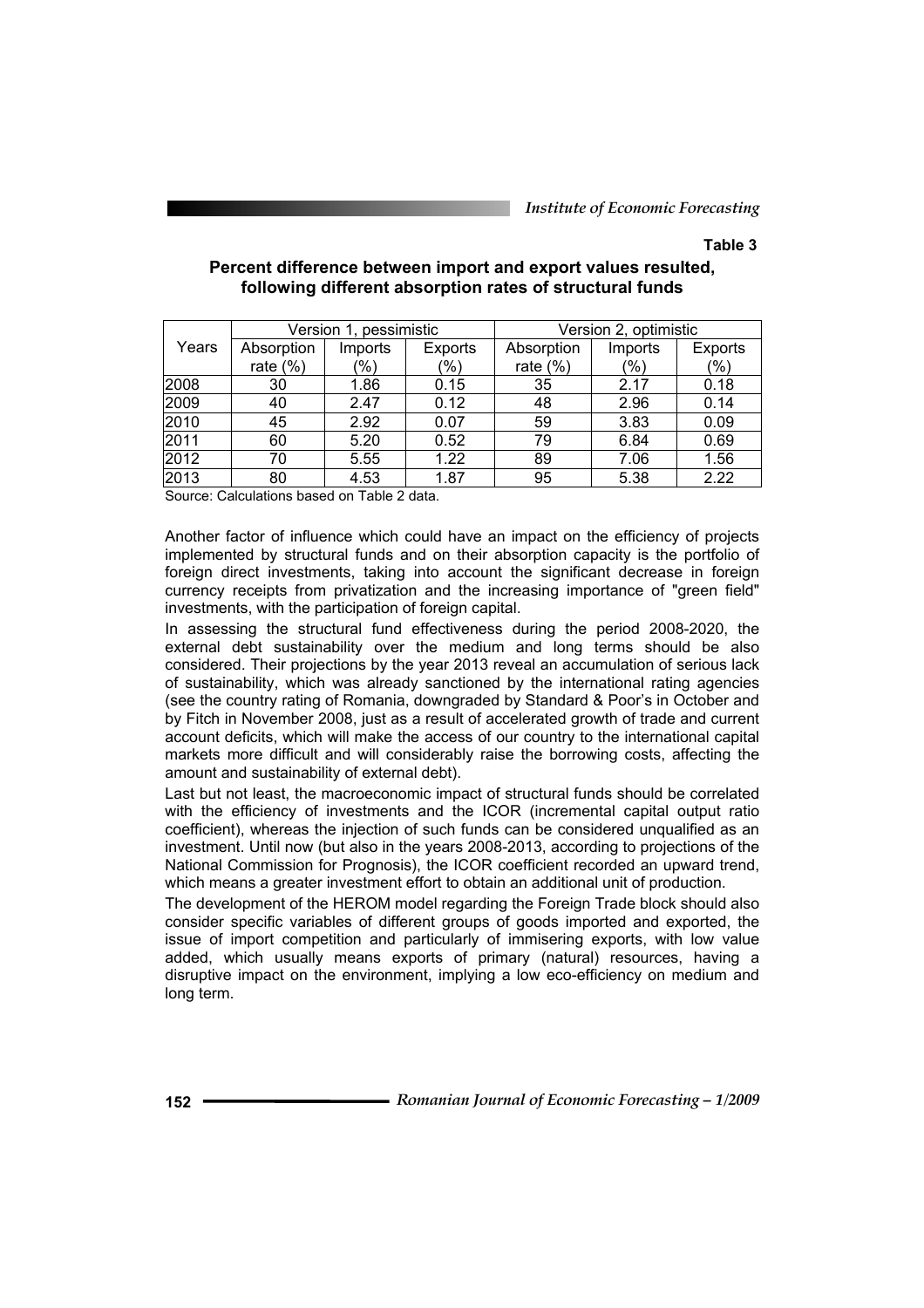# **References**

- Bachtler, J., Wishlade, F., Yuill, D. (2003), "*Regional Policies after 2006: Complementarity or Conflict*?", European Policy Research Paper No. 51/2003.
- Bachtler, J., Mendez, C. (2007), "*Who Governs EU Cohesion Policy? Deconstructing the Reforms of the Structural Funds"*, University of Strathclyde, JCMS, 45(3).
- Balassa, Bela (ed.), (1975), European Economic Integration, Amsterdam: North Holland.
- Baldwin, R. (1989), "The Growth Effects of 1992", Economic Policy, October, 1989.
- Baldwin, R.E., François J.F., Porter R. (1997), Costs and Benefits of Eastern Enlargement: The Impact on the EU and Central Europe.
- Baldwin R. (1996), "A Domino Theory of Regionalism", In: Baldwin R., Haaparanta P., Kiander J. (eds.), *Expanding membership of the EU*, Cambridge University Press.
- Boeckhout, S., Boot, L. et al, (2002), "*Key indicators for Candidate Countries to Effectively Manage the Structural Funds",* Final Report, NEI, Rotterdam, February, 2002.
- Boot, L., de Vet, J-M., Feekes, F. (2002), *Absorption capacity for Structural Funds in the regions of Slovenia*, NEI, Rotterdam, August, 2002.
- Brown, D., Deardorff, A.V., Djankov, S. and Stern R.M. (1997), "An economic assessment of the Integration of Czechoslovahia, Hungary and Poland into the European Union", In: Black S.W. (ed), Europe's Economy Looks East: Implication for Germany and European Union, Cambridge University Press.
- Bruss, F. (2001), "Macroeconomic Effects of EU Enlargement for Old and New Members", WIFO Working Paper No.143.
- Ciupagea, C., Voinescu, R. (2007), "The assessment of the impact of structural funds in Romania", *Quarterly Bulletin*, National Commission for Prognosis, No 2 (in Romanian language).
- Ciupagea, C. (2000) "*Economic and econometric models for Romania"*, ed. IEM.
- Horvat, A., (2004) *Absorption problems in the EU Structural Funds*, NARG, Ljubljana.
- Horvat, A., (2005) *Financial Absorption Rate in EU Objective 1 1994-99 and Some Lessons for the New Member States in 2004-2006,* WIFO, Working Papers 259, September 2005.
- Isărescu, M. (2008), "*Attraction of European Funds in Romania (in Romanian language)",* NBR, 14 March 2008, PP Presentation at National Forum for Sustainable Development and Environment Protection, Bucharest.
- Kalman, J. (2006), "*Possible Structural Funds Absorption Problems",* Cambridge University Press.
- Lejour, A.M., Nahuis, R. (2004), "EU Accession and the Catching Up of the Central and East European Countries", In: Deardorff (ed.), The Past, Present